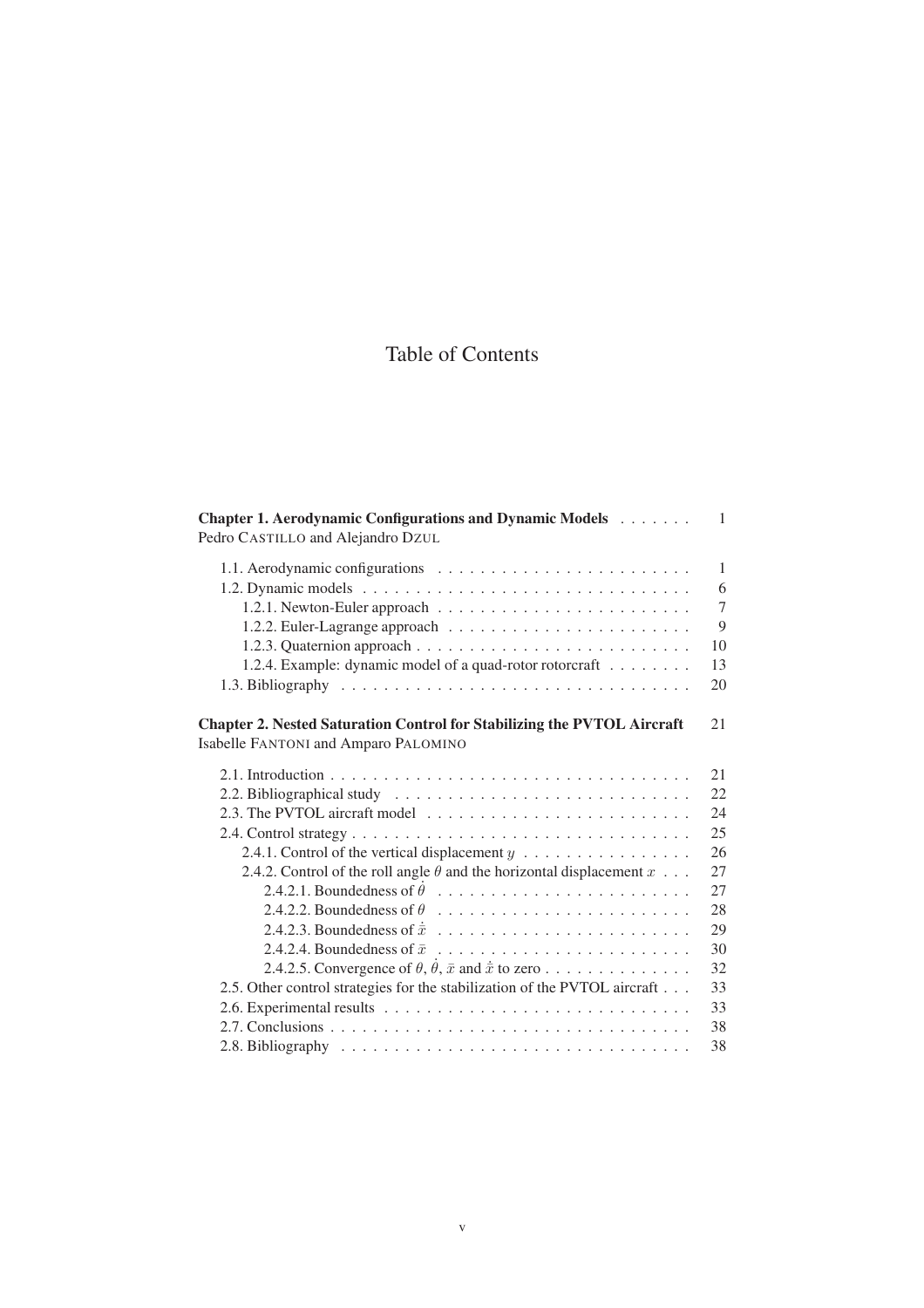vi Unmanned Aerial Vehicles

| Chapter 3. Two-Rotor VTOL Mini UAV: Design, Modeling and Control<br>Juan ESCARENO, Sergio SALAZAR and Eduardo RONDON | 41 |
|----------------------------------------------------------------------------------------------------------------------|----|
|                                                                                                                      | 41 |
|                                                                                                                      | 43 |
|                                                                                                                      | 44 |
|                                                                                                                      | 44 |
| 3.2.2.1. Forces acting on the vehicle $\dots \dots \dots \dots \dots \dots \dots$                                    | 45 |
|                                                                                                                      | 47 |
|                                                                                                                      | 48 |
|                                                                                                                      | 48 |
|                                                                                                                      | 49 |
|                                                                                                                      | 49 |
|                                                                                                                      | 50 |
|                                                                                                                      |    |
|                                                                                                                      | 51 |
|                                                                                                                      | 52 |
|                                                                                                                      | 53 |
|                                                                                                                      | 54 |
|                                                                                                                      | 54 |
|                                                                                                                      | 55 |
|                                                                                                                      | 56 |
|                                                                                                                      | 56 |
| Chapter 4. Autonomous Hovering of a Two-Rotor UAV<br>Anand SANCHEZ, Juan ESCARENO and Octavio GARCIA                 | 59 |
|                                                                                                                      | 59 |
|                                                                                                                      | 60 |
|                                                                                                                      | 61 |
|                                                                                                                      | 61 |
|                                                                                                                      | 64 |
|                                                                                                                      | 64 |
|                                                                                                                      | 66 |
|                                                                                                                      | 67 |
|                                                                                                                      | 73 |
| 4.4.1. Real-time PC-control system (PCCS)                                                                            | 73 |
| 4.4.1.1. Sensors and communication hardware                                                                          | 73 |
|                                                                                                                      | 74 |
|                                                                                                                      |    |
|                                                                                                                      | 76 |
|                                                                                                                      | 77 |
| Chapter 5. Modeling and Control of a Convertible Plane UAV<br>Octavio GARCIA, Juan ESCARENO and Victor ROSAS         | 79 |
|                                                                                                                      | 79 |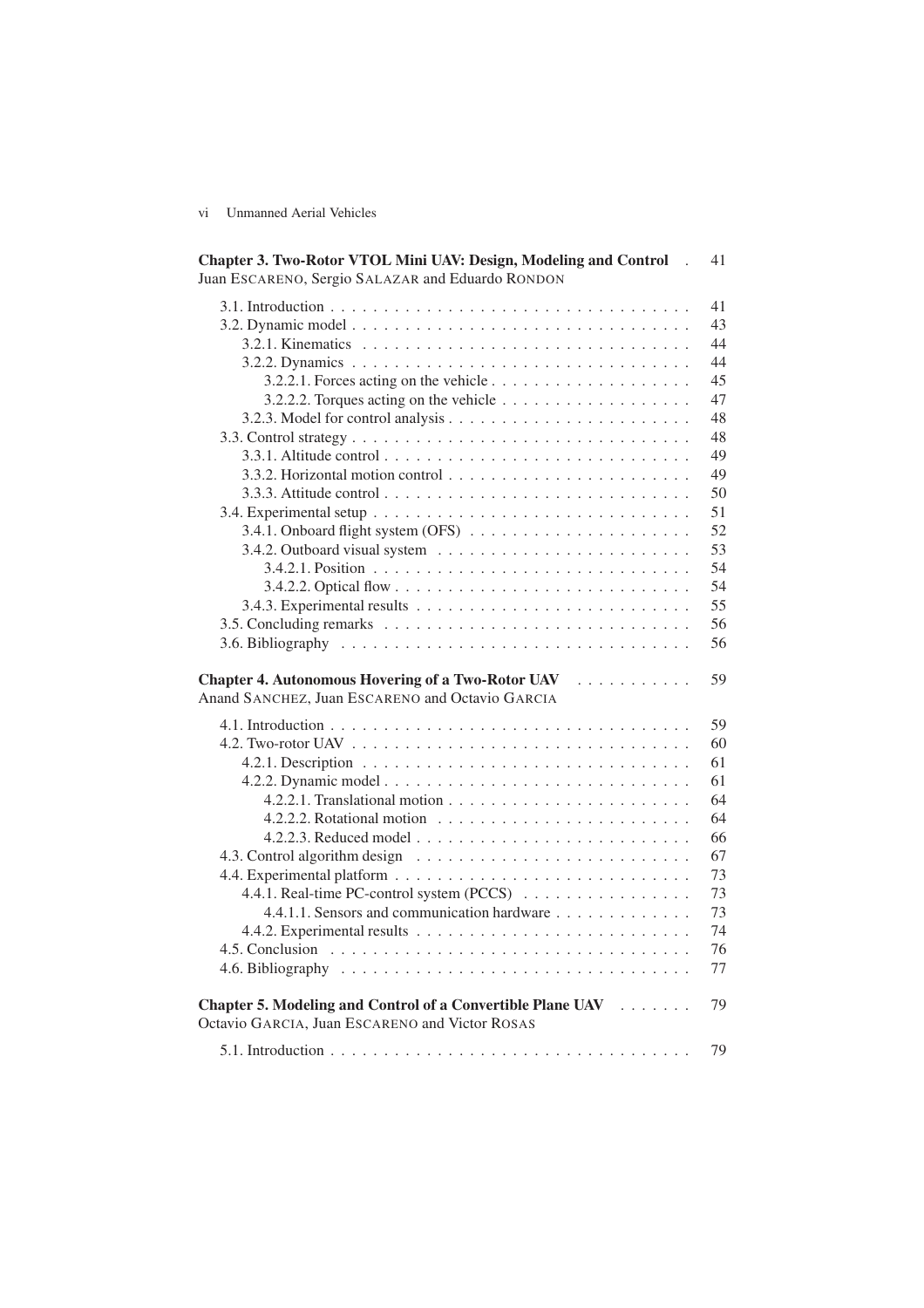#### Contents vii

| 5.2.2. Transition maneuver $\dots \dots \dots \dots \dots \dots \dots \dots \dots \dots$<br>5.2.3. Horizontal mode $\ldots \ldots \ldots \ldots \ldots \ldots \ldots \ldots$<br>5.3.1. Translation of the vehicle $\ldots \ldots \ldots \ldots \ldots \ldots \ldots$<br>5.3.3. Equations of motion $\ldots \ldots \ldots \ldots \ldots \ldots \ldots \ldots$<br>5.4.1. Hover control $\ldots \ldots \ldots \ldots \ldots \ldots \ldots \ldots \ldots \ldots$<br>5.4.1.1. Axial system $\ldots \ldots \ldots \ldots \ldots \ldots \ldots \ldots$<br>5.4.1.2. Longitudinal system $\ldots \ldots \ldots \ldots \ldots \ldots \ldots$<br>5.4.1.4. Simulation and experimental results<br>102<br>109<br>109<br>111<br>111<br>5.6.2. Future works $\ldots \ldots \ldots \ldots \ldots \ldots \ldots \ldots \ldots \ldots$<br>112<br>112<br><b>Chapter 6. Control of Different UAVs with Tilting Rotors</b><br>115<br>$\mathcal{A}$ . The set of the set of the set of the set of the set of the set of the set of the set of the set of the set of the set of the set of the set of the set of the set of the set of the set of the set of the set of t<br>Juan ESCARENO, Anand SANCHEZ and Octavio GARCIA<br>6.2. Dynamic model of a flying VTOL vehicle<br>6.3. Attitude control of a flying VTOL vehicle |                                         | 80  |
|--------------------------------------------------------------------------------------------------------------------------------------------------------------------------------------------------------------------------------------------------------------------------------------------------------------------------------------------------------------------------------------------------------------------------------------------------------------------------------------------------------------------------------------------------------------------------------------------------------------------------------------------------------------------------------------------------------------------------------------------------------------------------------------------------------------------------------------------------------------------------------------------------------------------------------------------------------------------------------------------------------------------------------------------------------------------------------------------------------------------------------------------------------------------------------------------------------------------------------------------------------------------------------------------------------|-----------------------------------------|-----|
|                                                                                                                                                                                                                                                                                                                                                                                                                                                                                                                                                                                                                                                                                                                                                                                                                                                                                                                                                                                                                                                                                                                                                                                                                                                                                                        |                                         | 80  |
|                                                                                                                                                                                                                                                                                                                                                                                                                                                                                                                                                                                                                                                                                                                                                                                                                                                                                                                                                                                                                                                                                                                                                                                                                                                                                                        |                                         | 81  |
|                                                                                                                                                                                                                                                                                                                                                                                                                                                                                                                                                                                                                                                                                                                                                                                                                                                                                                                                                                                                                                                                                                                                                                                                                                                                                                        |                                         | 81  |
|                                                                                                                                                                                                                                                                                                                                                                                                                                                                                                                                                                                                                                                                                                                                                                                                                                                                                                                                                                                                                                                                                                                                                                                                                                                                                                        |                                         | 81  |
|                                                                                                                                                                                                                                                                                                                                                                                                                                                                                                                                                                                                                                                                                                                                                                                                                                                                                                                                                                                                                                                                                                                                                                                                                                                                                                        |                                         | 82  |
|                                                                                                                                                                                                                                                                                                                                                                                                                                                                                                                                                                                                                                                                                                                                                                                                                                                                                                                                                                                                                                                                                                                                                                                                                                                                                                        |                                         | 83  |
|                                                                                                                                                                                                                                                                                                                                                                                                                                                                                                                                                                                                                                                                                                                                                                                                                                                                                                                                                                                                                                                                                                                                                                                                                                                                                                        |                                         | 83  |
|                                                                                                                                                                                                                                                                                                                                                                                                                                                                                                                                                                                                                                                                                                                                                                                                                                                                                                                                                                                                                                                                                                                                                                                                                                                                                                        |                                         | 83  |
|                                                                                                                                                                                                                                                                                                                                                                                                                                                                                                                                                                                                                                                                                                                                                                                                                                                                                                                                                                                                                                                                                                                                                                                                                                                                                                        |                                         | 84  |
|                                                                                                                                                                                                                                                                                                                                                                                                                                                                                                                                                                                                                                                                                                                                                                                                                                                                                                                                                                                                                                                                                                                                                                                                                                                                                                        |                                         | 85  |
|                                                                                                                                                                                                                                                                                                                                                                                                                                                                                                                                                                                                                                                                                                                                                                                                                                                                                                                                                                                                                                                                                                                                                                                                                                                                                                        |                                         | 86  |
|                                                                                                                                                                                                                                                                                                                                                                                                                                                                                                                                                                                                                                                                                                                                                                                                                                                                                                                                                                                                                                                                                                                                                                                                                                                                                                        |                                         | 86  |
|                                                                                                                                                                                                                                                                                                                                                                                                                                                                                                                                                                                                                                                                                                                                                                                                                                                                                                                                                                                                                                                                                                                                                                                                                                                                                                        |                                         | 88  |
|                                                                                                                                                                                                                                                                                                                                                                                                                                                                                                                                                                                                                                                                                                                                                                                                                                                                                                                                                                                                                                                                                                                                                                                                                                                                                                        |                                         | 89  |
|                                                                                                                                                                                                                                                                                                                                                                                                                                                                                                                                                                                                                                                                                                                                                                                                                                                                                                                                                                                                                                                                                                                                                                                                                                                                                                        |                                         | 93  |
|                                                                                                                                                                                                                                                                                                                                                                                                                                                                                                                                                                                                                                                                                                                                                                                                                                                                                                                                                                                                                                                                                                                                                                                                                                                                                                        |                                         | 94  |
|                                                                                                                                                                                                                                                                                                                                                                                                                                                                                                                                                                                                                                                                                                                                                                                                                                                                                                                                                                                                                                                                                                                                                                                                                                                                                                        |                                         | 96  |
|                                                                                                                                                                                                                                                                                                                                                                                                                                                                                                                                                                                                                                                                                                                                                                                                                                                                                                                                                                                                                                                                                                                                                                                                                                                                                                        |                                         |     |
|                                                                                                                                                                                                                                                                                                                                                                                                                                                                                                                                                                                                                                                                                                                                                                                                                                                                                                                                                                                                                                                                                                                                                                                                                                                                                                        |                                         | 106 |
|                                                                                                                                                                                                                                                                                                                                                                                                                                                                                                                                                                                                                                                                                                                                                                                                                                                                                                                                                                                                                                                                                                                                                                                                                                                                                                        |                                         | 106 |
|                                                                                                                                                                                                                                                                                                                                                                                                                                                                                                                                                                                                                                                                                                                                                                                                                                                                                                                                                                                                                                                                                                                                                                                                                                                                                                        |                                         | 108 |
|                                                                                                                                                                                                                                                                                                                                                                                                                                                                                                                                                                                                                                                                                                                                                                                                                                                                                                                                                                                                                                                                                                                                                                                                                                                                                                        |                                         |     |
|                                                                                                                                                                                                                                                                                                                                                                                                                                                                                                                                                                                                                                                                                                                                                                                                                                                                                                                                                                                                                                                                                                                                                                                                                                                                                                        |                                         |     |
|                                                                                                                                                                                                                                                                                                                                                                                                                                                                                                                                                                                                                                                                                                                                                                                                                                                                                                                                                                                                                                                                                                                                                                                                                                                                                                        |                                         |     |
|                                                                                                                                                                                                                                                                                                                                                                                                                                                                                                                                                                                                                                                                                                                                                                                                                                                                                                                                                                                                                                                                                                                                                                                                                                                                                                        |                                         |     |
|                                                                                                                                                                                                                                                                                                                                                                                                                                                                                                                                                                                                                                                                                                                                                                                                                                                                                                                                                                                                                                                                                                                                                                                                                                                                                                        |                                         |     |
|                                                                                                                                                                                                                                                                                                                                                                                                                                                                                                                                                                                                                                                                                                                                                                                                                                                                                                                                                                                                                                                                                                                                                                                                                                                                                                        |                                         |     |
|                                                                                                                                                                                                                                                                                                                                                                                                                                                                                                                                                                                                                                                                                                                                                                                                                                                                                                                                                                                                                                                                                                                                                                                                                                                                                                        |                                         |     |
|                                                                                                                                                                                                                                                                                                                                                                                                                                                                                                                                                                                                                                                                                                                                                                                                                                                                                                                                                                                                                                                                                                                                                                                                                                                                                                        |                                         |     |
|                                                                                                                                                                                                                                                                                                                                                                                                                                                                                                                                                                                                                                                                                                                                                                                                                                                                                                                                                                                                                                                                                                                                                                                                                                                                                                        |                                         |     |
|                                                                                                                                                                                                                                                                                                                                                                                                                                                                                                                                                                                                                                                                                                                                                                                                                                                                                                                                                                                                                                                                                                                                                                                                                                                                                                        |                                         | 115 |
|                                                                                                                                                                                                                                                                                                                                                                                                                                                                                                                                                                                                                                                                                                                                                                                                                                                                                                                                                                                                                                                                                                                                                                                                                                                                                                        |                                         | 116 |
|                                                                                                                                                                                                                                                                                                                                                                                                                                                                                                                                                                                                                                                                                                                                                                                                                                                                                                                                                                                                                                                                                                                                                                                                                                                                                                        |                                         | 117 |
|                                                                                                                                                                                                                                                                                                                                                                                                                                                                                                                                                                                                                                                                                                                                                                                                                                                                                                                                                                                                                                                                                                                                                                                                                                                                                                        |                                         | 118 |
|                                                                                                                                                                                                                                                                                                                                                                                                                                                                                                                                                                                                                                                                                                                                                                                                                                                                                                                                                                                                                                                                                                                                                                                                                                                                                                        |                                         | 119 |
|                                                                                                                                                                                                                                                                                                                                                                                                                                                                                                                                                                                                                                                                                                                                                                                                                                                                                                                                                                                                                                                                                                                                                                                                                                                                                                        |                                         | 119 |
|                                                                                                                                                                                                                                                                                                                                                                                                                                                                                                                                                                                                                                                                                                                                                                                                                                                                                                                                                                                                                                                                                                                                                                                                                                                                                                        |                                         | 120 |
|                                                                                                                                                                                                                                                                                                                                                                                                                                                                                                                                                                                                                                                                                                                                                                                                                                                                                                                                                                                                                                                                                                                                                                                                                                                                                                        |                                         | 121 |
|                                                                                                                                                                                                                                                                                                                                                                                                                                                                                                                                                                                                                                                                                                                                                                                                                                                                                                                                                                                                                                                                                                                                                                                                                                                                                                        |                                         | 123 |
|                                                                                                                                                                                                                                                                                                                                                                                                                                                                                                                                                                                                                                                                                                                                                                                                                                                                                                                                                                                                                                                                                                                                                                                                                                                                                                        |                                         | 124 |
|                                                                                                                                                                                                                                                                                                                                                                                                                                                                                                                                                                                                                                                                                                                                                                                                                                                                                                                                                                                                                                                                                                                                                                                                                                                                                                        |                                         | 124 |
|                                                                                                                                                                                                                                                                                                                                                                                                                                                                                                                                                                                                                                                                                                                                                                                                                                                                                                                                                                                                                                                                                                                                                                                                                                                                                                        | 6.4.3.3. On-board microcontroller (OBM) | 125 |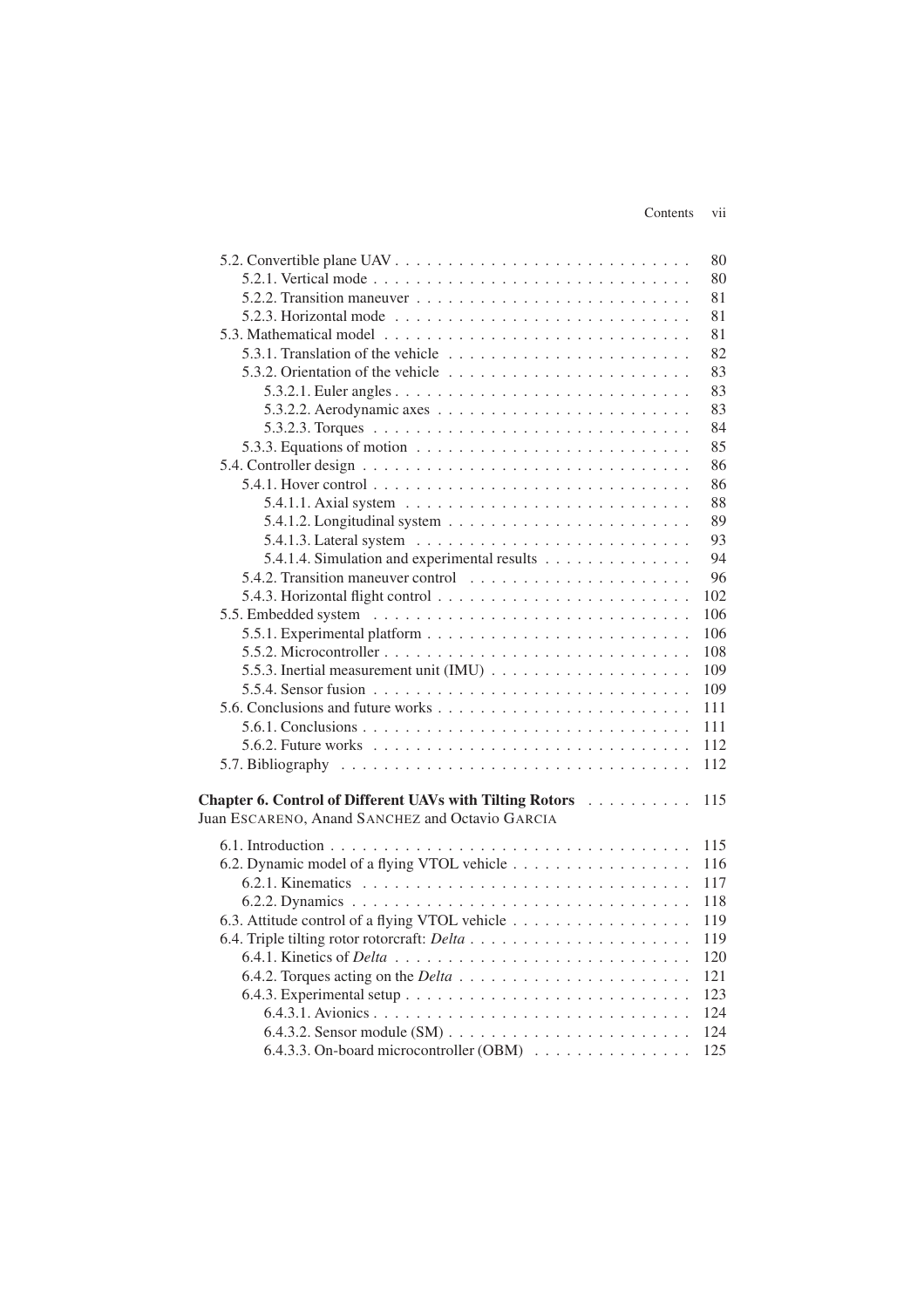## viii Unmanned Aerial Vehicles

| 6.4.3.4. Data acquisition module $(DAQ) \dots \dots \dots \dots \dots \dots$  | 125        |
|-------------------------------------------------------------------------------|------------|
|                                                                               | 125        |
| 6.5.1. Forces and torques acting on the vehicle                               | 127<br>127 |
|                                                                               | 129        |
|                                                                               | 129        |
|                                                                               | 130        |
|                                                                               | 131        |
|                                                                               | 132        |
|                                                                               |            |
| Chapter 7. Improving Attitude Stabilization of a Quad-Rotor Using Motor       |            |
|                                                                               | 133        |
| Anand SANCHEZ, Luis GARCIA-CARRILLO, Eduardo RONDON and<br>Octavio GARCIA     |            |
|                                                                               |            |
|                                                                               | 133        |
| 7.2. Brushless DC motor and speed controller                                  | 134        |
|                                                                               | 138        |
|                                                                               | 139        |
|                                                                               | 140        |
|                                                                               | 140        |
|                                                                               | 142        |
|                                                                               | 144        |
|                                                                               | 145<br>146 |
|                                                                               | 147        |
|                                                                               | 148        |
|                                                                               | 150        |
|                                                                               | 151        |
|                                                                               |            |
| <b>Chapter 8. Robust Control Design Techniques Applied to Mini-Rotorcraft</b> |            |
|                                                                               | 153        |
| José Alfredo GUERRERO, Gerardo ROMERO, Rogelio LOZANO and                     |            |
| Efraín ALCORTA                                                                |            |
|                                                                               | 153        |
|                                                                               | 155        |
|                                                                               | 156        |
|                                                                               | 158        |
|                                                                               | 160        |
|                                                                               | 160        |
|                                                                               | 162        |
|                                                                               | 164        |
|                                                                               | 164        |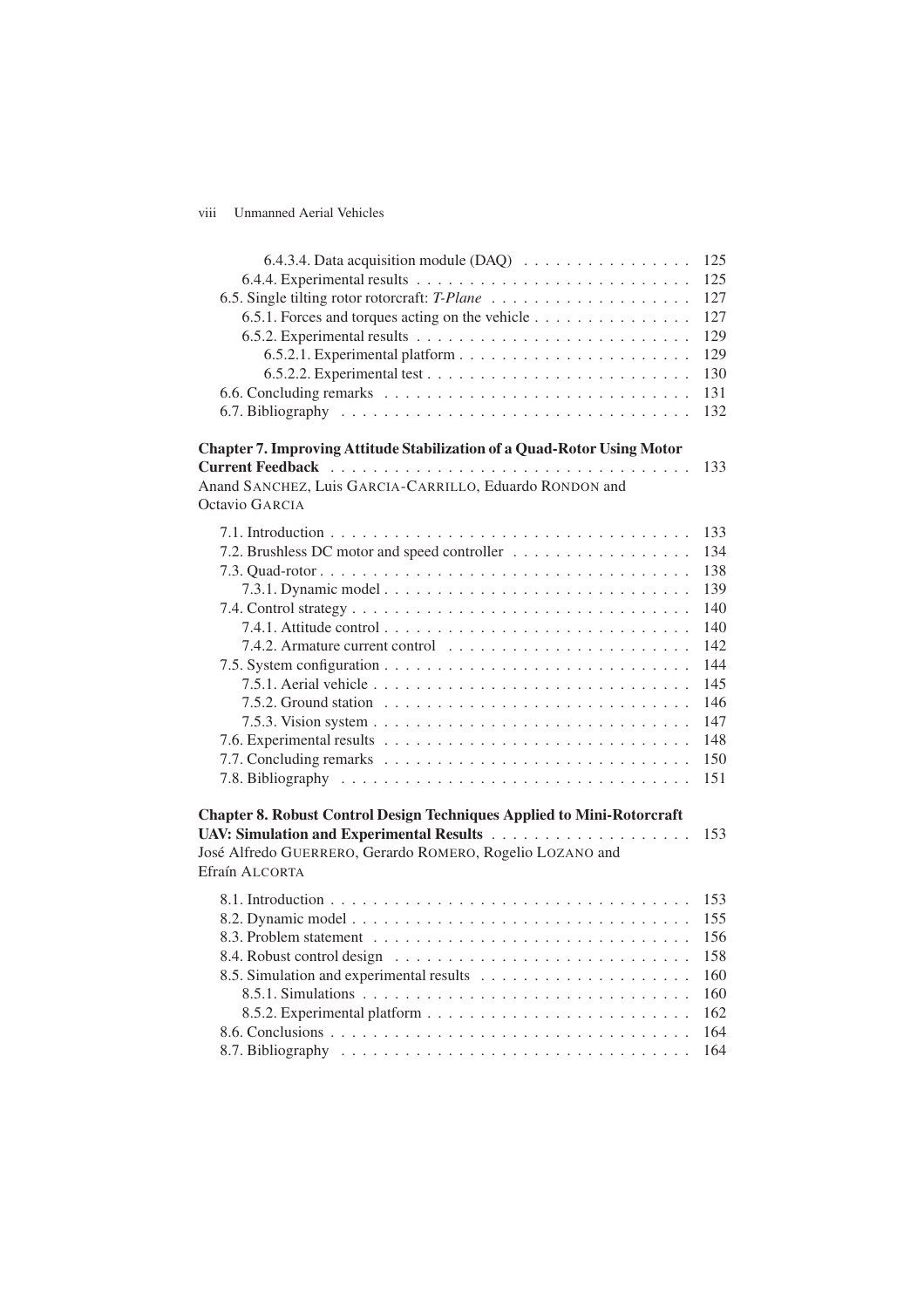| <b>Chapter 9. Hover Stabilization of a Quad-Rotor Using a Single Camera</b> .<br>Hugo ROMERO and Sergio SALAZAR                     | 167 |
|-------------------------------------------------------------------------------------------------------------------------------------|-----|
|                                                                                                                                     | 167 |
|                                                                                                                                     | 168 |
| 9.2.1. Direct visual servoing $\ldots \ldots \ldots \ldots \ldots \ldots \ldots \ldots$                                             | 169 |
|                                                                                                                                     | 169 |
|                                                                                                                                     | 170 |
|                                                                                                                                     | 171 |
|                                                                                                                                     | 172 |
|                                                                                                                                     | 173 |
|                                                                                                                                     |     |
|                                                                                                                                     | 173 |
| 9.3.2. Homogenous transformation approach                                                                                           | 175 |
|                                                                                                                                     | 177 |
|                                                                                                                                     | 177 |
|                                                                                                                                     | 179 |
|                                                                                                                                     | 181 |
|                                                                                                                                     | 183 |
|                                                                                                                                     | 184 |
|                                                                                                                                     | 185 |
|                                                                                                                                     | 185 |
|                                                                                                                                     | 185 |
|                                                                                                                                     | 186 |
|                                                                                                                                     | 188 |
| <b>Chapter 10. Vision-Based Position Control of a Two-Rotor</b><br>Eduardo RONDON, Sergio SALAZAR, Juan ESCARENO and Rogelio LOZANO | 191 |
|                                                                                                                                     |     |
|                                                                                                                                     | 191 |
|                                                                                                                                     | 193 |
|                                                                                                                                     | 193 |
|                                                                                                                                     | 193 |
|                                                                                                                                     | 193 |
| 10.2.2.2. Optical flow (OF) $\ldots \ldots \ldots \ldots \ldots \ldots \ldots \ldots$                                               | 195 |
|                                                                                                                                     | 198 |
|                                                                                                                                     | 200 |
|                                                                                                                                     | 203 |
|                                                                                                                                     | 203 |
|                                                                                                                                     | 204 |
|                                                                                                                                     | 204 |
|                                                                                                                                     | 204 |
|                                                                                                                                     | 206 |
|                                                                                                                                     | 207 |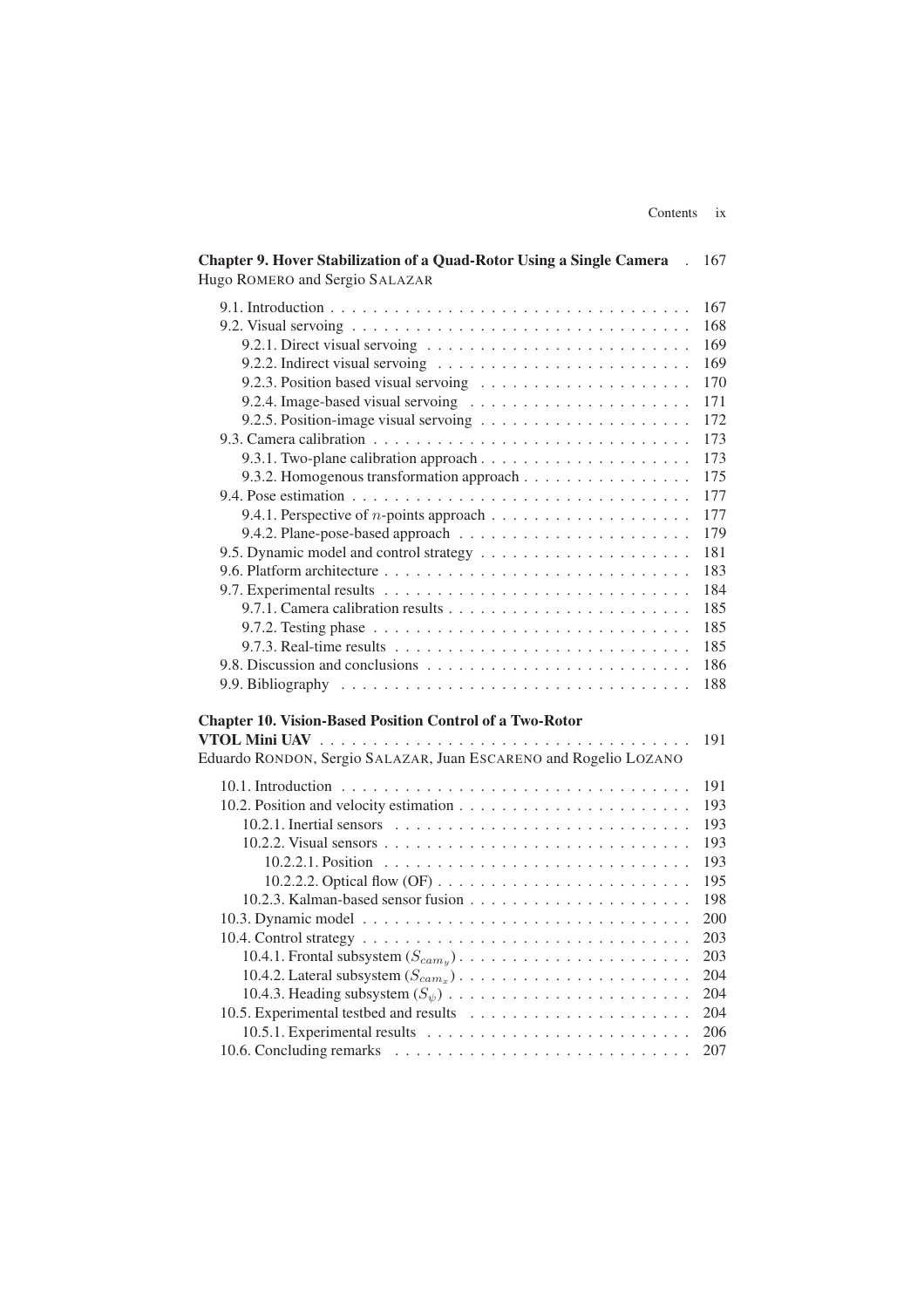### x Unmanned Aerial Vehicles

|                                                                                                                                                                              | 207 |
|------------------------------------------------------------------------------------------------------------------------------------------------------------------------------|-----|
| <b>Chapter 11. Optic Flow-Based Vision System for Autonomous</b><br>3D Localization and Control of Small Aerial Vehicles<br>Farid KENDOUL, Isabelle FANTONI and Kenzo NONAMI | 209 |
|                                                                                                                                                                              | 209 |
| 11.2. Related work and the proposed 3NKF framework                                                                                                                           | 210 |
|                                                                                                                                                                              | 210 |
|                                                                                                                                                                              | 212 |
| 11.2.3. Bioinspired vision-based aerial navigation                                                                                                                           | 213 |
| 11.2.4. Brief description of the proposed framework                                                                                                                          | 213 |
| 11.3. Prediction-based algorithm with adaptive patch for accurate and                                                                                                        |     |
|                                                                                                                                                                              | 215 |
|                                                                                                                                                                              | 215 |
| 11.3.2. Combined block-matching and differential algorithm                                                                                                                   | 216 |
| 11.3.2.1. Nominal OF computation using a block-matching                                                                                                                      |     |
| $algorithm(BMA) \dots \dots \dots \dots \dots \dots \dots \dots \dots \dots \dots$                                                                                           | 216 |
| 11.3.2.2. Subpixel OF computation using a differential                                                                                                                       |     |
| $algorithm (DA) \dots \dots \dots \dots \dots \dots \dots \dots \dots \dots \dots$                                                                                           | 217 |
| 11.4. Optic flow interpretation for UAV 3D motion estimation and obstacles                                                                                                   |     |
|                                                                                                                                                                              | 219 |
|                                                                                                                                                                              | 219 |
| 11.4.2. Fusion of OF and angular rate data                                                                                                                                   | 220 |
| 11.4.3. EKF-based algorithm for motion and structure estimation                                                                                                              | 221 |
| 11.5. Aerial platform description and real-time implementation                                                                                                               | 223 |
|                                                                                                                                                                              | 223 |
|                                                                                                                                                                              | 225 |
|                                                                                                                                                                              | 227 |
| 11.6.1. Experimental methodology and safety procedures                                                                                                                       | 227 |
|                                                                                                                                                                              | 227 |
|                                                                                                                                                                              | 229 |
| 11.6.4. Fully autonomous indoor flight using optic flow                                                                                                                      | 231 |
|                                                                                                                                                                              | 233 |
|                                                                                                                                                                              | 234 |
| Chapter 12. Real-Time Stabilization of an Eight-Rotor UAV Using Stereo                                                                                                       |     |
| Vision and Optical Flow                                                                                                                                                      | 237 |
| Hugo ROMERO, Sergio SALAZAR and José GÓMEZ                                                                                                                                   |     |
|                                                                                                                                                                              | 238 |
| 12.2. 3D reconstruction $\ldots \ldots \ldots \ldots \ldots \ldots \ldots \ldots \ldots \ldots$                                                                              | 242 |
|                                                                                                                                                                              | 245 |
|                                                                                                                                                                              | 245 |
|                                                                                                                                                                              | 247 |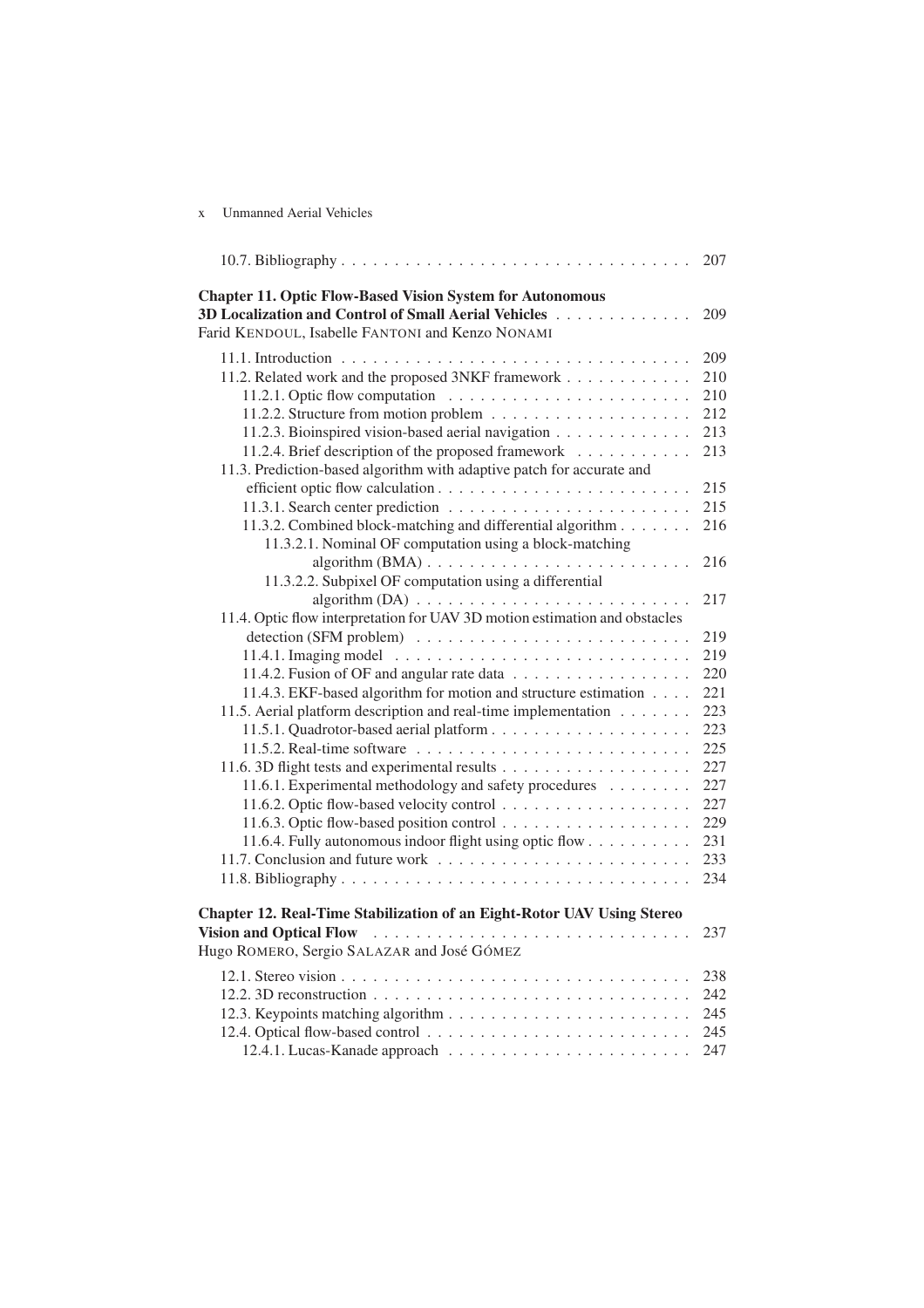### Contents xi

|                                                                                         | 249 |
|-----------------------------------------------------------------------------------------|-----|
|                                                                                         | 249 |
| 12.5.1.1. Translational subsystem model                                                 | 251 |
|                                                                                         | 255 |
|                                                                                         | 257 |
|                                                                                         | 257 |
| 12.5.2.2. Horizontal displacements and altitude control                                 | 258 |
|                                                                                         | 259 |
|                                                                                         | 260 |
|                                                                                         | 263 |
|                                                                                         | 265 |
| Juan Gerardo CASTREJON-LOZANO and Alejandro DZUL                                        |     |
|                                                                                         | 266 |
|                                                                                         | 266 |
|                                                                                         | 269 |
|                                                                                         | 270 |
|                                                                                         | 271 |
|                                                                                         | 274 |
|                                                                                         | 275 |
| 13.1.3.4. Additive square-root UKF algorithm                                            | 277 |
| 13.1.4. Spherical simplex sigma-point Kalman filters                                    | 278 |
| 13.1.4.1. Spherical simplex sigma-point approach                                        | 278 |
| 13.1.4.2. Spherical simplex UKF algorithm                                               | 280 |
|                                                                                         | 282 |
| 13.1.4.4. Square-root SS-UKF algorithm                                                  | 283 |
| 13.1.4.5. Square-root additive SS-UKF algorithm                                         | 284 |
|                                                                                         | 285 |
| 13.2.1. Types of localization $\ldots \ldots \ldots \ldots \ldots \ldots \ldots \ldots$ | 285 |
| 13.2.1.1. Dead reckoning (navigation systems)                                           | 285 |
| 13.2.1.2. A priori map-based localization                                               | 285 |
| 13.2.1.3. Simultaneous localization and mapping (SLAM)                                  | 286 |
| 13.2.2. Inertial navigation theoretical framework                                       | 286 |
| 13.2.2.1. Navigation equations in the navigation frame                                  | 287 |
|                                                                                         | 289 |
|                                                                                         | 289 |
|                                                                                         | 290 |
|                                                                                         | 296 |
|                                                                                         | 297 |
|                                                                                         |     |
| Chapter 14. Updated Flight Plan for an Autonomous Aircraft in a Windy                   | 301 |
| Yasmina BESTAOUI and Fouzia LAKHLEF                                                     |     |
|                                                                                         | 301 |
|                                                                                         |     |